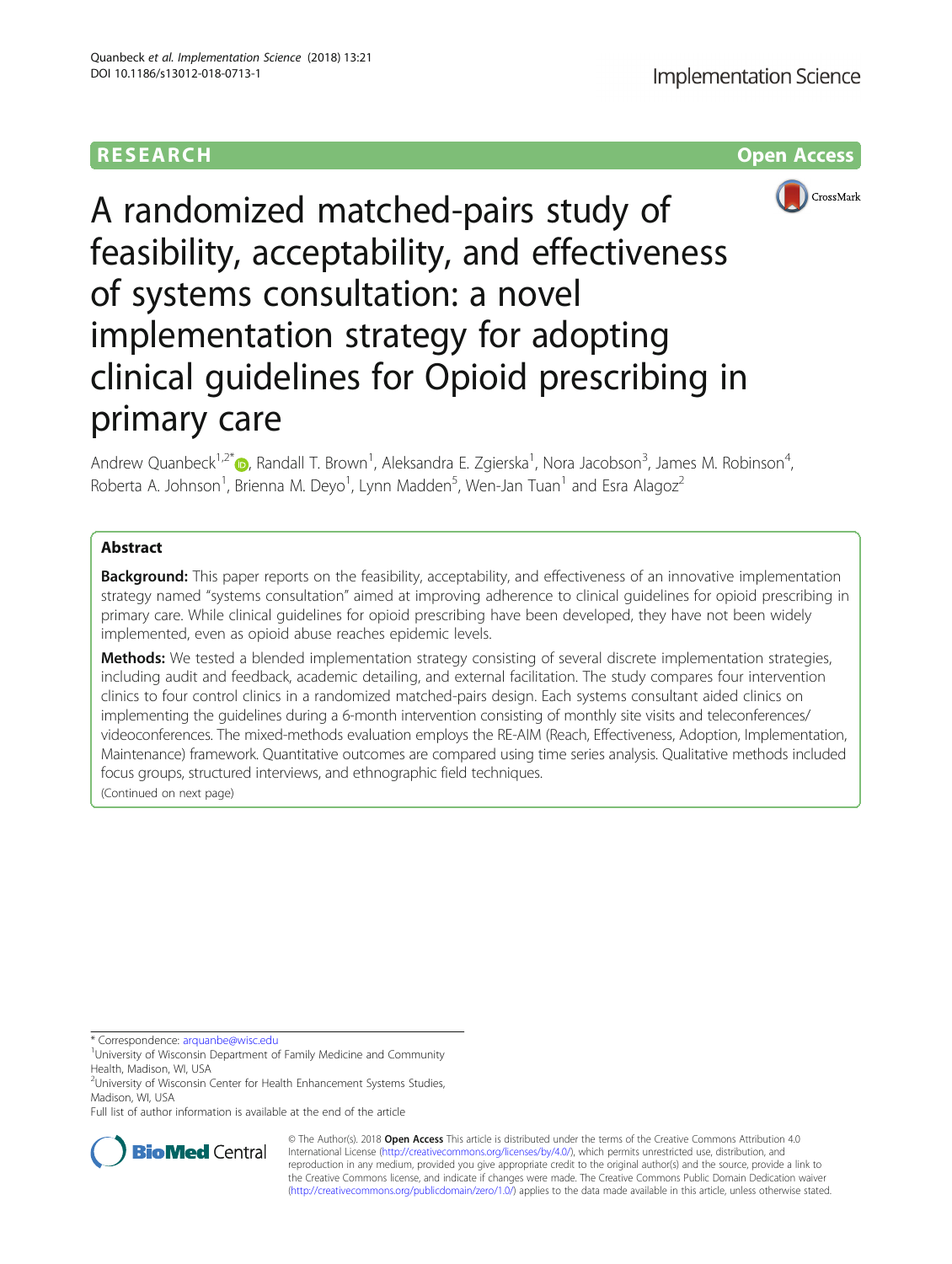Results: Seven clinics were randomly approached to recruit four intervention clinics. Each clinic designated a project team consisting of six to eight staff members, each with at least one prescriber. Attendance at intervention meetings was 83%. More than 80% of staff respondents agreed or strongly agreed with the statements: "I am more familiar with guidelines for safe opioid prescribing" and "My clinic's workflow for opioid prescribing is easier." At 6 months, statistically significant improvements were noted in intervention clinics in the percentage of patients with mental health screens, treatment agreements, urine drug tests, and opioid-benzodiazepine co-prescribing. At 12 months, morphine-equivalent daily dose was significantly reduced in intervention clinics compared to controls. The cost to deliver the strategy was \$7345 per clinic. Adaptations were required to make the strategy more acceptable for primary care. Qualitatively, intervention clinics reported that chronic pain was now treated using approaches similar to those employed for other chronic conditions, such as hypertension and diabetes.

**Conclusions:** The systems consultation implementation strategy demonstrated feasibility, acceptability, and effectiveness in a study involving eight primary care clinics. This multi-disciplinary strategy holds potential to mitigate the prevalence of opioid addiction and ultimately may help to improve implementation of clinical guidelines across healthcare.

**Trial registration:** [ClinicalTrials.gov](http://clinicaltrials.gov) (NCT02433496). <https://clinicaltrials.gov/ct2/show/NCT02433496> Registered May 5, 2015

Keywords: Opioid prescribing, Evidence-based practice, Organizational coaching, Clinical practice quidelines, Organizational implementation strategies, Primary care

#### Background

# Implementing clinical guidelines in healthcare organizations

Healthcare adopts evidence-based practices (EBPs) notoriously slowly [[1\]](#page-11-0). Traditional approaches to improving medical practice have relied upon experts producing and publishing clinical guidelines in academic journals. Various methods have been tried to help clinics adopt clinical guidelines and other EBPs, such as providing educational materials, audit/feedback [[2\]](#page-11-0), and academic detailing [\[3](#page-11-0)], with mixed results. Despite the use of such methods, only about 55% of adults in the USA receive recommended care for 30 acute and chronic conditions [[4\]](#page-11-0), a rate that has remained relatively stable since it was first reported in 2003 [\[5](#page-11-0)]. Many of the chronic conditions reported in these studies—such as hypertension, diabetes, asthma, and hypertension—are usually treated in primary care, the setting of interest in this paper.

Much has been published about the problem of clinical guideline uptake and possible solutions to it  $[6-10]$  $[6-10]$  $[6-10]$  $[6-10]$ . Various explanations of the problem and possible solutions have been identified—e.g., relating the process of developing guidelines to their uptake, or changing the methods used to disseminate the guidelines, or determining how implementable the guidelines are. The best approaches to bridging the gap between medical research and clinical practice are not yet known.

# Opioid prescribing

Increases in prescription opioids misuse have raised alarms throughout the USA  $[11]$ . The problem is now

spreading to Canada and other countries [[12\]](#page-11-0). Since 1999, the number of opioid overdose deaths in the USA has quadrupled, as has the amount of prescription opioids dispensed [[13](#page-11-0)]. Prescription opioids account for more than half of overdose deaths [[14\]](#page-11-0), and about half of opioid prescriptions are written in primary care [\[15](#page-11-0)]. Prescribing opioids for chronic non-cancer pain is accompanied by a dose-dependent risk of addiction and overdose [\[16](#page-11-0)–[18\]](#page-11-0). Additionally, patients at increased risk for misuse (i.e., those with mental health and/or substance use disorders) are more likely to receive opioid prescriptions and higher daily doses [[16](#page-11-0), [19](#page-11-0)–[21\]](#page-11-0). By the end of 2016, seven states had adopted laws limiting opioid prescribing [\[22\]](#page-11-0). Federally, various agencies (the Substance Abuse and Mental Health Services Administration, the Centers for Disease Control and Prevention, and the National Institutes of Health) have issued new guidelines and approaches to opioid prescribing [[23](#page-11-0)].

The prescription opioids crisis requires an effort to de-adopt potentially harmful clinical practices. Evidencebased clinical guidelines have been developed for opioid prescribing. They advocate such procedures as screening for mental health and substance abuse issues, using treatment agreements (which document risks and safeguards related to taking opioids and are signed by prescribers and patients), and urine drug testing. Nonetheless, the uptake of these guidelines varies among primary care clinics [[24](#page-11-0)]. Information about safe opioid use also has been published for patients [[25](#page-11-0)], but treatment agreements and conversations with prescribers are the most common way that patients receive information about safe opioid use.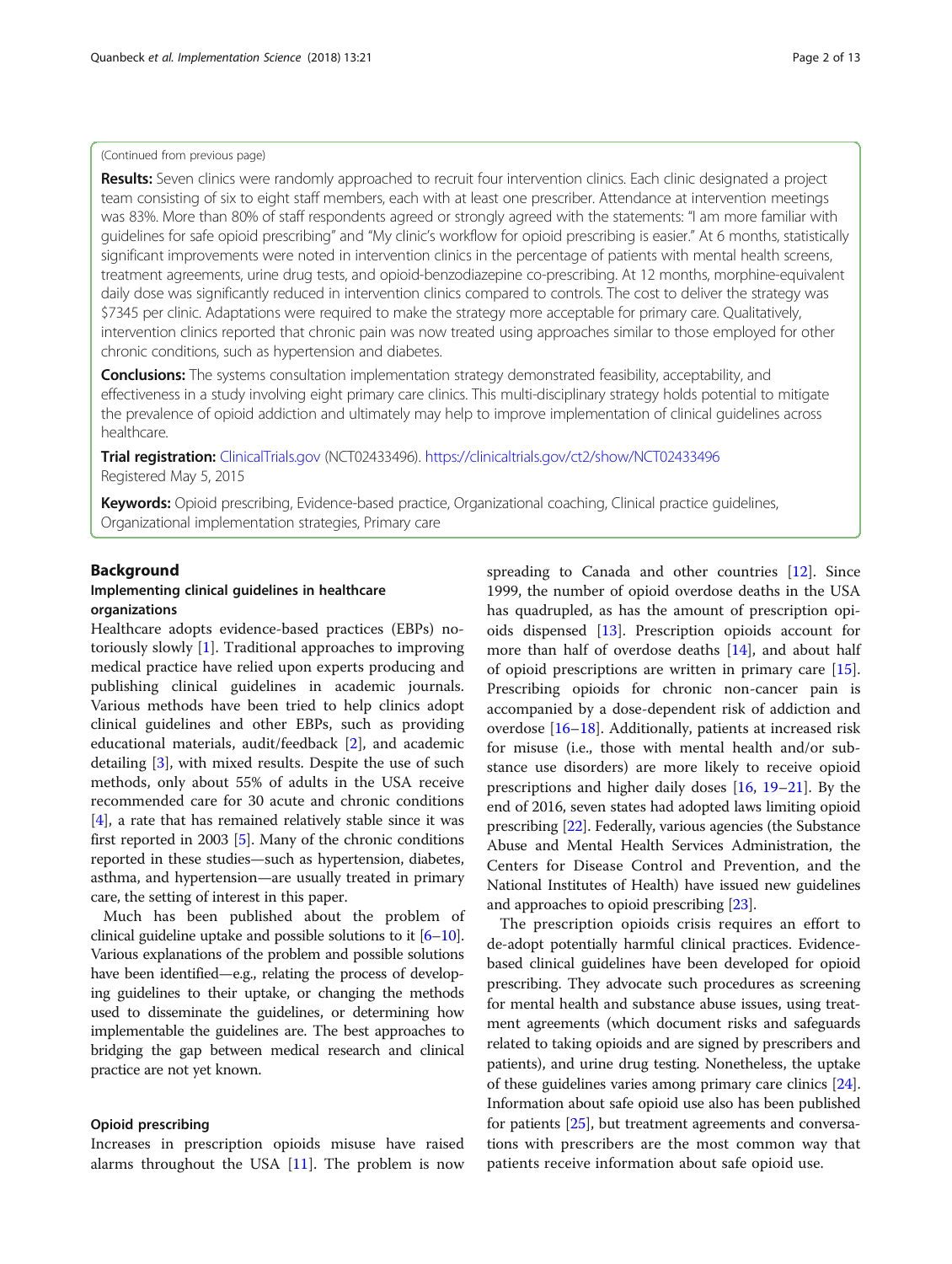#### The implementation strategy

This study reports on a novel implementation strategy, called systems consultation, designed to promote clinical guideline implementation for opioid prescribing in primary care. The term "systems consultation" was inspired by an article entitled "Controlling variation in healthcare: a consultation from Walter Shewhart" [\[26\]](#page-11-0). Shewhart was an iconic systems engineer; the name "systems consultation" refers to the strategy's roots in systems engineering.

Systems consultation arose from a study that tested various approaches to making organizational change in one of the largest cluster-randomized quality improvement (QI) trials conducted in US healthcare [[27](#page-11-0)]. Among the tested approaches, organizational coaching—a critical element of systems consultation—proved to be the most cost-effective in that study of 201 addiction treatment clinics [\[27\]](#page-11-0). (The term coaching was changed to consulting in this study because we heard from primary care physicians that "doctors don't like to be coached.") Systems consultation is a blended implementation strategy offering a bundle of integrated approaches to improve the uptake of EBPs [\[28](#page-11-0), [29\]](#page-12-0), including (1) audit and feedback, which consists of providing performance feedback to clinics that serves as baseline information and points to opportunities for improvement; (2) academic detailing, in which a respected physician with expertise in addiction medicine visits clinics to provide advice on how to improve clinical practice; and (3) organizational coaching (or external facilitation, the term common in primary care), an intensive advising approach designed to tailor guideline or policy recommendations to specific clinical contexts.

Blended approaches have been suggested to speed the implementation of evidence-based practices in general [\[30](#page-12-0), [31\]](#page-12-0) and the implementation of clinical guidelines specifically [[32\]](#page-12-0). The particular blend of strategies in the systems consultation model has not been tested before, although evidence exists for each of its elements [\[27,](#page-11-0) [33,](#page-12-0) [34](#page-12-0)].

We initially expected the physician consultants who provided academic detailing also to take on the more intensive external facilitation role, but it became clear that they needed more support to do this and that facilitation could be capably handled by another research team member with less training (i.e., master's level). As a result, the physician consultant and the other research team member, the facilitator, formed a "consultation team." The facilitator provided data and other support to clinics, arranged meetings, went on regular site visits with the physician consultant, and led the clinic's use of tools from systems engineering (e.g., walkthrough exercises [[35](#page-12-0)], flowcharting [[35\]](#page-12-0), nominal group technique [[36\]](#page-12-0), and Plan-Do-Study-Act (PDSA) cycles [\[37](#page-12-0)]) to help clinics make improvements in clinic processes. This team structure mirrors the structure of care teams in most primary care clinics, in that the consultation team was led by a physician who delegated more time-intensive activities to a staff member with less education and training.

#### Study aim

Systems consultation was rated by NIH grant reviewers as innovative but untested, and thus suitable for NIH's R34 clinical trial planning grant mechanism. The aim of the study reported in this paper was to pilot test the systems consultation strategy in a small set of primary care clinics to see if the strategy demonstrated feasibility, acceptability, and preliminary effectiveness in improving clinician adherence to opioid-prescribing guidelines and reducing morphine-equivalent daily dose (MEDD) for patients on long-term opioid therapy. If so, we would plan a follow-up study to test the approach in a largescale randomized trial. If ultimately proven effective, systems consultation could be applied on a population level to help combat the prescription opioids crisis and possibly be applied to other clinical guidelines.

# **Methods**

#### Developing the content of the implementation strategy

Developing clinical guidelines typically involves panels of experts systematically reviewing the literature, discussing the results in light of their expertise and experience, achieving consensus, and publishing the results in a journal intended for the clinical audience. This approach has left a substantial gap between clinical knowledge and clinical practice [\[38](#page-12-0)]. Systems consultation adds a novel step in promoting guideline uptake by bringing together guideline writers, implementation experts, and primary care physicians to translate clinical guidelines into a succinct, checklist-based format that can be readily implemented. For this project, the experts convened included physicians from the panel that developed one of the leading opioid prescribing guidelines [\[24](#page-11-0)]; internationally recognized experts on implementation research, healthcare QI, and drug policy; and community-based family medicine physicians (see the "Acknowledgements" section). We followed a systematic group decision-making approach called the integrative group process [\[39\]](#page-12-0), a set of techniques for facilitating meetings of experts. We began by conducting a structured Delphi process [\[36](#page-12-0)] in which we asked each member of the advisory panel to rate each recommendation in the opioid prescribing clinical guideline on its measurability, potential to reduce opioid abuse, and ease of implementation. Principal investigators Quanbeck and Brown then conducted follow-up telephone interviews with each of the nine panel members to understand the ratings they assigned. Quanbeck and Brown synthesized their notes from these interviews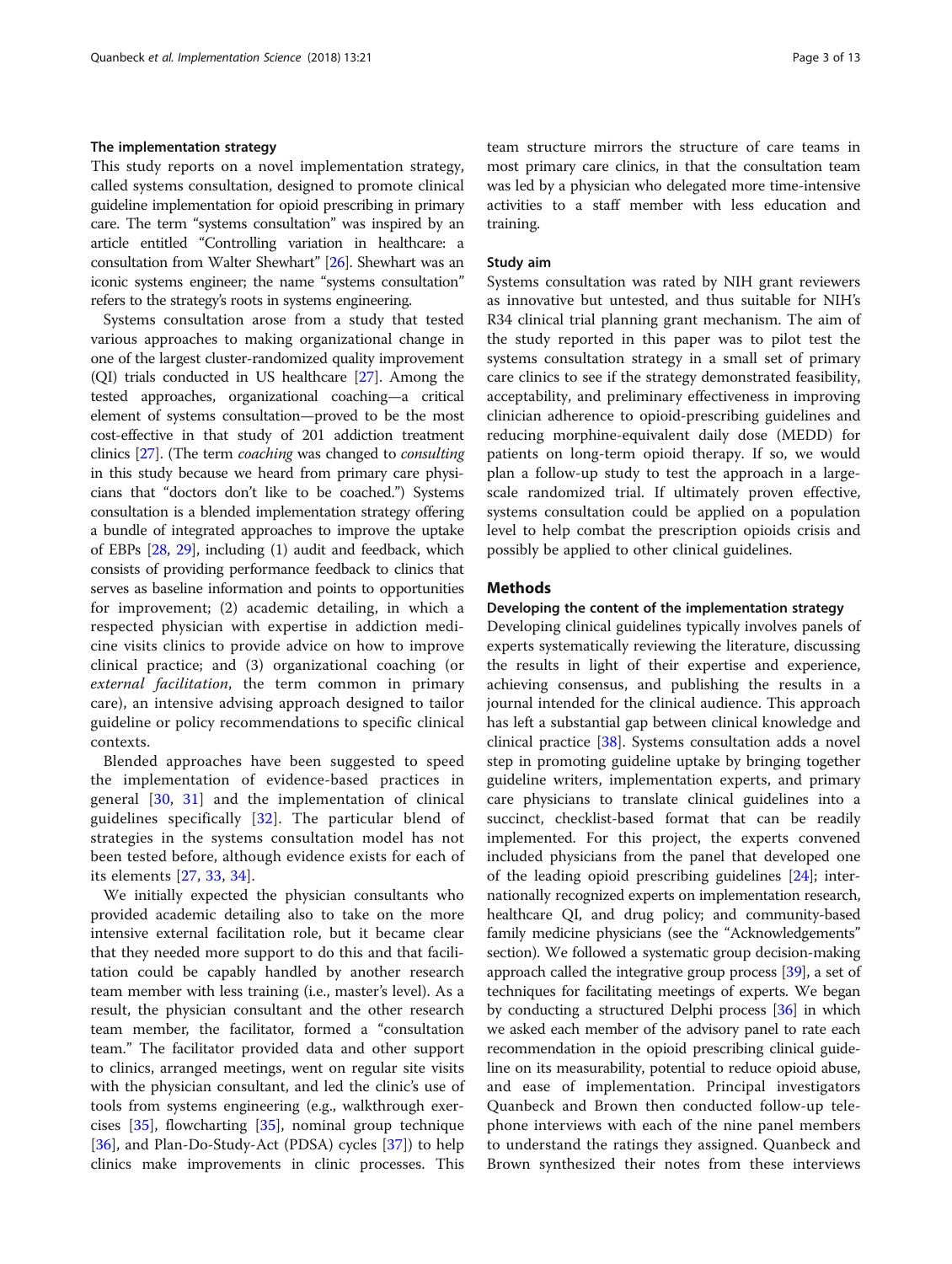<span id="page-3-0"></span>into a preliminary checklist. This checklist was the subject of a full-day, in-person meeting of the entire advisory panel held in November 2014. During the meeting, the research team presented the initial checklist and asked panel members to provide feedback and revisions. We presented a variety of archetypal patient cases (e.g., a new chronic pain patient being considered for opioid therapy versus a patient already established on long-term opioids) and asked panel members to discuss how the checklist should be adapted to fit different circumstances and local contexts (which research suggests is vital to successful implementation) [\[40\]](#page-12-0).

Teaming panelists who wrote the clinical guideline for opioid prescribing [[24](#page-11-0)] with implementation experts and primary care physicians produced an implementation guide that formed the content of the intervention. This guide consisted of a checklist of the essential elements of the clinical guidelines and a set of systems engineering tools designed to assist with local customization of the implementation strategy. The checklist initially specified a target dose limit of 120 MEDD. When CDC guidelines were issued later, this target was lowered to 90 MEDD to agree with the CDC standard (although we used 120 MEDD for evaluation). Developing the implementation guide also clarified elements of the implementation. For example, the question of where to start the work in a clinic, which could have been daunting, was answered by initially focusing on the opioid prescription refill process for existing patients. Each clinic has a process for prescription refills, and refill requests are relatively predictable—whereas the arrival of a new patient with a chronic pain complaint is not. The goal of the improvement effort was framed as using the checklist to put safeguards in place for all patients, beginning with patients already on long-term opioid therapy.

#### Implementation study design

The study employed a randomized matched-pair design conducted with eight community-based primary care clinics, with four clinics receiving the intervention and four clinics serving as controls. Given the novelty of the implementation strategy, we decided to study a small number of clinics in detail, using both quantitative and qualitative methods, rather than powering the study as a randomized trial of effectiveness. During the 6-month intervention, physician consultants met with small groups called "change teams" at each intervention clinic at months 1, 2, and 6 and had teleconferences or videoconferences with change teams in months 3, 4, and 5. Occasional email and phone correspondence took place between physician consultants and clinic staff; more frequent email correspondence took place between the study facilitator and change team members.

#### Setting and ethics approval

The study took place in family medicine clinics that are part of UWHealth, the health system affiliated with the University of Wisconsin Department of Family Medicine and Community Health. The intervention was introduced to the four intervention clinics on staggered starting dates between February and May 2016, ending in each clinic 6 months later. The study protocol was reviewed and approved by the University of Wisconsin – Madison's Health Sciences Institutional Review Board, submission 2015-0280-CR002.

#### Study participants

#### Consultation team

The two physician consultants are faculty members in the University of Wisconsin's Department of Family Medicine and Community Health. Both are board-certified in family medicine and addiction medicine and have current clinical practices in the same health system as participating clinics. They have extensive clinical experience with opioid therapy in accordance with clinical guidelines. Each consultant worked with two intervention clinics. The consultants received training from two experienced organizational coaches [\[41\]](#page-12-0) before the intervention began and ongoing advice during the intervention. The training covered systems engineering principles and tools such as using the walk-through exercise, flowcharting, nominal group technique, and Plan-Do-Study-Act cycles [[35\]](#page-12-0). The study facilitator scheduled meetings, prepared materials, kept records, helped clinics use systems engineering tools, and answered questions from the clinic change team participants during the intervention.

#### Clinics and change teams

Clinic characteristics are shown in Table 1. Each clinic was asked to designate a change team of six to eight staff members to work on the project. Each change team had at least one prescribing clinician, one registered nurse,

| Table 1 Clinic and patient characteristics |
|--------------------------------------------|
|                                            |

| Clinics                                       | Intervention<br>$(n = 4)$ | Controls<br>$(n = 4)$ | Refused<br>$(n=3)$ |
|-----------------------------------------------|---------------------------|-----------------------|--------------------|
| Average number of prescribers<br>(MD, PA, NP) | 8.5                       | 3.3                   | 6.7                |
| Average number annual patients                | 7489                      | 3324                  | 3271               |
| % Female                                      | 47.1                      | 49.7                  | 45.6               |
| % Hispanic                                    | 2.2                       | 2.5                   | 2.5                |
| % Asian                                       | 7.4                       | 1.6                   | 0.7                |
| % Black                                       | 7.4                       | 23                    | 0.7                |
| % Native                                      | 0.5                       | 0.5                   | 0.5                |
| % Other                                       | 11.9                      | 12.2                  | 11.5               |
| % White                                       | 82.8                      | 83.6                  | 86.7               |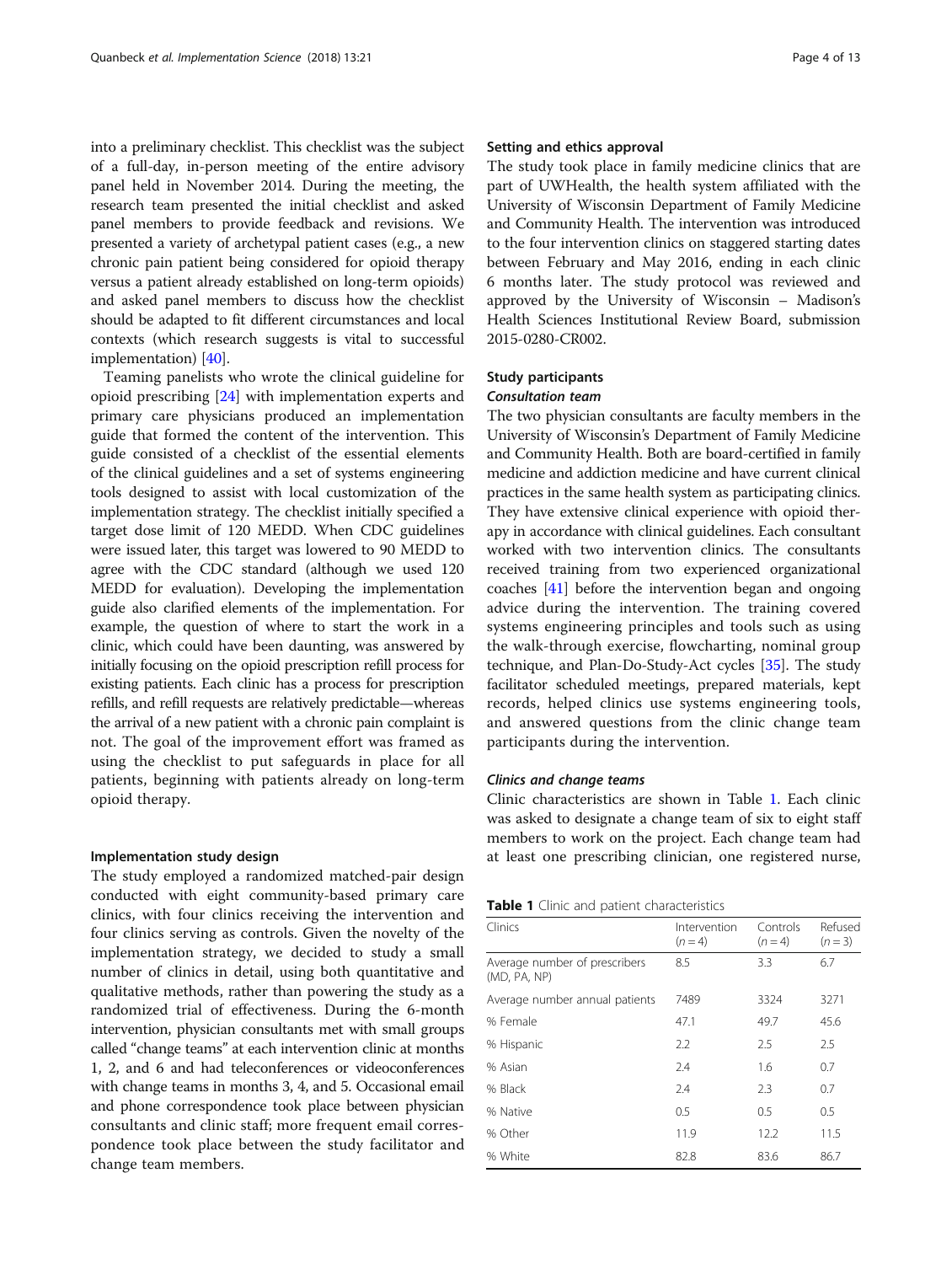one medical assistant or licensed practical nurse, and an administrative staff member, such as a receptionist. Each change team had a leader who either volunteered for or was nominated by the team for the role. The leader was responsible for communicating with the research team.

# Study procedures

#### Clinic recruitment and randomization

Recruitment in this unblinded trial focused on the 20 family medicine clinics in the UWHealth system. Clinics offering resident training were excluded  $(n = 6)$ ; one clinic was excluded because one of the physician consultants had an active practice there. We selected the remaining 13 clinics as a recruitment pool to enable systematic monitoring through the clinics' common electronic health record. The 13 clinics were first grouped into two categories (urban vs. rural) and then ranked from largest to smallest by the number of patients with consistent opioid prescriptions (defined as three or more opioid prescriptions in each of the most recent 3 months). Then, we selected the three largest of the four pairs in the urban group and the larger of the two pairs in the rural group. Within each pairing, one clinic was invited to be the intervention clinic by random selection using a computerized random number generator. If that clinic agreed to participate, the second clinic in the pairing was assigned to the control condition. If the first clinic declined to participate, the second clinic in the pair was invited to be the intervention clinic. If the second clinic agreed to participate, it was assigned to be the intervention clinic, and the closest matching clinic from the remainder of the recruitment pool was assigned to the control condition (Fig. 1).

Recruitment began with obtaining permission to conduct the study and recruit clinics from the UWHealth Primary Care Leadership Council. Then, in January 2016,

the two physician consultants wrote emails to the medical directors of clinics that had been randomly selected from each pairing. The emails included a one-page flyer about the study. The first three clinics declined to participate, citing a lack of time or turnover of key staff (clinic managers or medical directors). The next four clinics that were approached agreed to participate, with the final clinic agreeing to participate in April 2016. In summary, we randomly approached seven clinics to recruit four. The intervention clinics consisted of four of the eight clinics in the initial selection pool; the control clinics consisted of one clinic from the initial selection pool and three from outside the original selection pool.

#### Implementation timeline

Before the 6-month intervention period began, consultants conducted informational meetings at the clinics to discuss the opioid prescribing problem and the goals of the study. After this, the study facilitator went to each clinic to complete the informed consent process and conduct a walk-through of the opioid prescription refill process. In the walk-through, the facilitator and change team members followed the steps in the process of refilling an opioid prescription, starting with the patient calling or coming to the clinic and ending with the patient having the refill in hand. This process was summarized in a flowchart designed to show how the process worked, and in so doing, reveal inefficiencies, redundancies, and opportunities for improvement.

After the walkthrough and flowchart were done, the intervention officially began with the first of six monthly meetings between the consulting team and clinic change teams. The consulting teams visited the clinics for these meetings in months 1, 2, and 6; in months 3, 4, and 5, the meetings took place via videoconference or teleconference. Lunches were supplied to the change team and

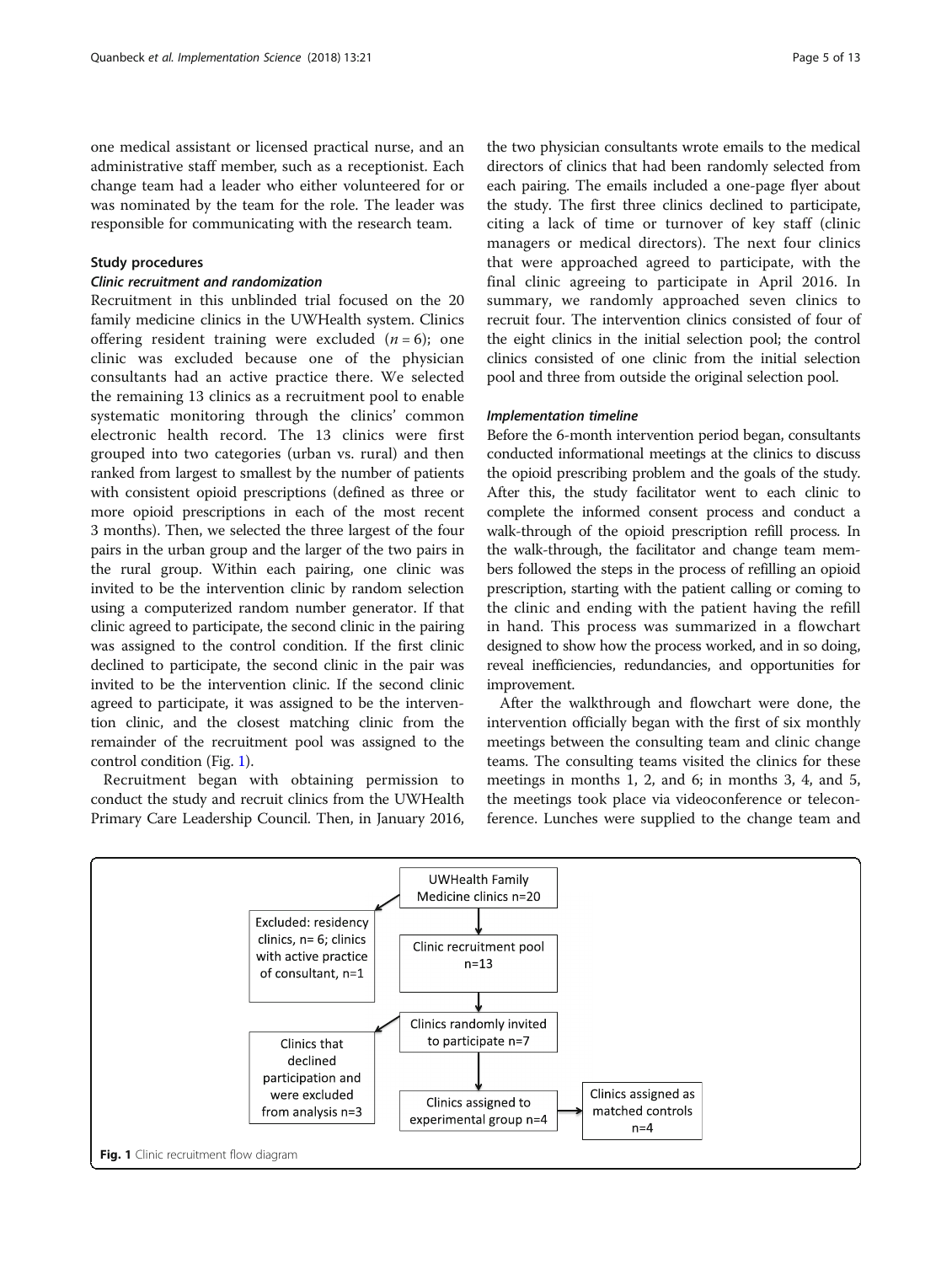the research team members during the on-site meetings, which lasted 1 hour and took place during lunchtime. At the suggestion of the intervention clinics, a telephone conference involving all four clinics took place at the end of July 2016 (roughly the middle of each clinic's intervention) to give the change teams a chance to learn from one another. Each team reported on its work, results, and what they had learned to date. Researchers who attended the meetings were, in addition to the physician consultants, the study facilitator, an organizational coach from systems engineering, and a qualitative researcher.

During the first meeting with clinic change teams, the physician consultant introduced two systems engineering tools, the nominal group technique and PDSA cycles. The nominal group technique [\[36](#page-12-0)] is a method for group decision-making used to identify problems or solutions. It begins with the meeting organizer posing a question, such as, "What problem in our opioid prescribing process is most important to solve first?" Change team members individually brainstorm answers to this question, then share their responses with the group, and then vote to decide which idea to pursue. PDSA cycles [\[37\]](#page-12-0) allow change teams to rapidly test a change on a small scale, modify it in response to feedback, and test it again until the change meets the goal.

In subsequent meetings, change team members reviewed data on opioid prescribing guideline concordance and PDSA change forms prepared by the study facilitator. The change teams sought advice from the research team on matters such as how to implement treatment agreements, mental health screening, and urine drug testing. The sixth and final meeting combined a review of the clinic's performance data, reflections from change team members, next steps for the change team, and a celebration of progress.

#### Outcome measures

This pilot test of systems consultation used the RE-AIM (Reach, Effectiveness, Adoption, Implementation, Maintenance) evaluation framework. To assess reach, we compared characteristics of intervention clinics, control clinics, and clinics that refused participation, including number of prescribers and characteristics of the patient panel. For effectiveness, we examined overall opioid prescribing rates; average morphine-equivalent daily dose for patients on long-term opioid therapy (defined as receiving an opioid prescription in each of the most recent 3 months); rates of use of treatment agreements, urine drug testing, and mental health screening; and opioid/benzodiazepine co-prescribing. Effectiveness measures used patient-level data extracted from clinics' electronic health records. Effectiveness outcomes are reported for intervention and control clinics over the 6-month implementation period at each site by fitting least-square lines through the

monthly outcome results and comparing the resulting monthly slopes and computing the  $p$  values of the slope estimates. We used a 12-month piecewise linear function with "knots" at 0 and 6 months, allowing for a second linear progression from months 6 to 12 to capture any continuing effect or regression to pre-intervention levels. Each clinic had equal weight in the analysis, consistent with prior organizational research conducted by the study team [\[27\]](#page-11-0). For adoption, we examined the characteristics of clinic change teams, attendance at scheduled intervention activities, and ratings by staff participants on a satisfaction survey. The survey asked a series of questions about satisfaction with the implementation strategy; responses were given on a 1 to 5 scale from strongly disagree to strongly agree. Satisfaction ratings served as a measure of acceptability. Assessment of implementation focused on the cost of delivering the implementation strategy. Detailed logs were kept of contact between the research team members and clinic change teams to estimate the number of hours spent delivering the implementation strategy. These hourly estimates were multiplied by an hourly rate of \$140 for physician consultants (an hourly rate based on an annual salary of \$195,000 for a family physician) and \$38 for the facilitator. Costs for food and mileage for site visits were also included in the cost assessment. Maintenance was assessed using 6-month follow-up data on the effectiveness measures described above.

#### Sources of qualitative data

Qualitative data come from four sources: (1) contact logs, which were used to track all telephone calls and emails between the consulting team and clinics; (2) field notes, which were taken by members of the research team to document every meeting with clinics; (3) focus groups, which took place with each change team following their final meetings with the consultants; and (4) semistructured debriefing interviews with the two physician consultants. Both the focus groups and interviews were conducted by a research team member who had not had previous contact with participants. Interviews and focus groups were audiotaped and transcribed verbatim. Qualitative analysis was concurrent with data collection. Members of the qualitative working group met regularly to review field notes and discuss emerging concepts and patterns, which were then described in memoranda. This paper presents qualitative findings related to formative evaluation—lessons learned from this pilot test that suggest adaptations to the intervention. (Additional qualitative results will be reported separately.) At the conclusion of the intervention period, the data (logs, field notes, memos, and focus group and interview transcripts) from all four clinics were entered into NVivo; coded using three categories: adaptation need, adaptation,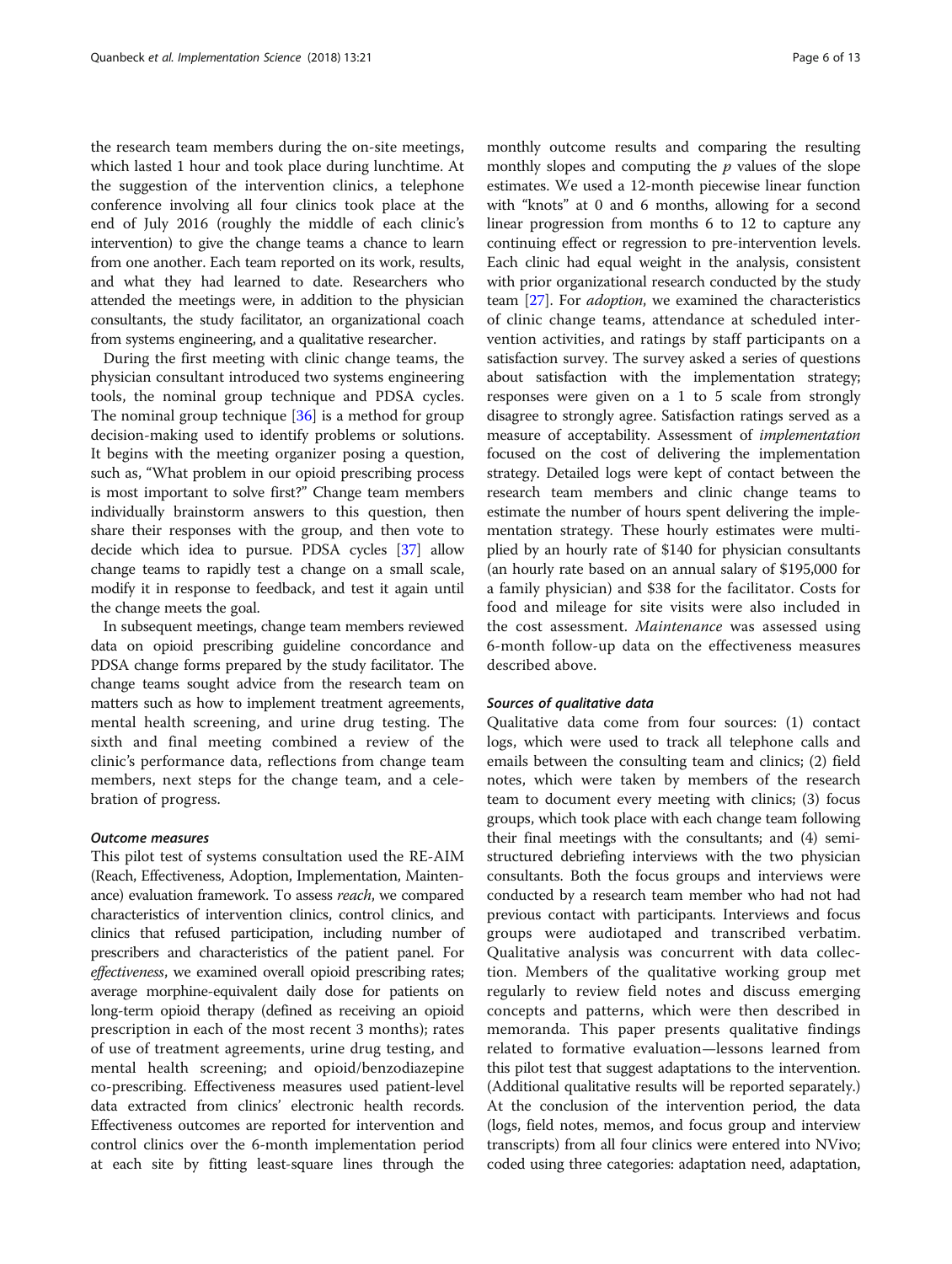and adaptation impact; and analyzed using both withinclinic and cross-clinic comparisons.

#### Results

Results are organized according to the RE-AIM framework. The aim of the study corresponds to the RE-AIM domains as follows. Feasibility is assessed by one Reach measure (ease of recruitment, given under "Clinic recruitment and randomization" above) and one Implementation measure (costs, given below under "Implementation"). Acceptability is assessed by three Adoption measures (characteristics of change teams in Table [4;](#page-9-0) attendance at scheduled implementation meetings, given under "Adoption" below; and staff satisfaction ratings shown in Table [5](#page-9-0)) and two Implementation results (adaptations made to the protocol and lessons learned, both described below under "Qualitative results"). Effectiveness outcomes are shown in Table [2](#page-7-0), and Maintenance outcomes in Table [3.](#page-8-0)

# Reach

Table [1](#page-3-0) illustrates characteristics of clinics that agreed to participate and were assigned to receive the implementation strategy ( $n = 4$ ), matched control clinics ( $n = 4$ ), and clinics that were invited to participate but refused  $(n =$ 3). The most notable difference is that the intervention clinics were relatively large, with two of the four having patient panels over 10,000. Patient characteristics (gender, ethnicity, race) appeared relatively similar across each group of clinics.

# **Effectiveness**

Tables [2](#page-7-0) and [3](#page-8-0) contain results in the effectiveness and maintenance domains (refer to Table [2](#page-7-0) for outcomes at 6 months and to Table [3](#page-8-0) for outcomes at 12 months). At 6 months, statistically significant improvements were noted in the percentage of patients with mental health screening, up-to-date treatment agreements, urine drug screening, and rates of opioid-benzodiazepine coprescribing. The overall rate of opioid prescribing and average morphine-equivalent daily dose held steady at 6 months for both intervention and control clinics.

#### Adoption

Table [4](#page-9-0) illustrates the characteristics of the clinic change teams. Each clinic change team member signed an informed consent document (we obtained a waiver of informed consent at the patient level). Attendance at scheduled implementation meetings (site visits and follow-up teleconferences/videoconferences) was 83%.

At the end of the 6-month intervention, we administered the satisfaction survey; 24 of the 27 consented staff members responded. See Table [5](#page-9-0) for results. Staff members' largely positive responses indicate that participants found the intervention useful and acceptable.

#### Implementation

Cost was the primary outcome in the Implementation domain. Across all four sites, the facilitator spent 237.7 h delivering the implementation strategy, which included time spent preparing for and implementing site visits, conducting email and phone correspondence with sites, and hosting monthly teleconferences/videoconferences. The two physician consultants combined to spend 85.7 h working with sites. At \$140 per hour for physician consulting and \$38 per hour for facilitation, respectively, consultation team costs amounted to \$21,031 (\$5258 per clinic) for the 6-month intervention. Providing lunches to change team members added an incentive for them to attend on-site meetings with the consultation team. Continuing medical education credits were also available to change team members. Food cost \$1911.97 or \$477.99 per clinic. Mileage costs for travel to site visits were \$435.78. We did not attempt to monetize time spent by clinic staff members to participate in the research. We estimated that each member of the change team spent about 9 h on the study, one each for the informational session, walk-through meeting, six monthly meetings, and all-clinic teleconference. This does not include time change team members may have spent outside these study meetings to work on study-related efforts. We gave each clinic a modest stipend of \$1500 to partially offset time away from clinical care required for participation in scheduled implementation activities. The total cost of delivering the intervention (i.e., consultant and facilitator time, food, mileage, and clinic stipend) was \$29,379 or \$7345 per clinic.

#### **Maintenance**

Table [3](#page-8-0) shows results at 12 months (6 months post intervention) to gauge whether clinics maintained changes in effectiveness measures. At 12 months, a statistically significant reduction in morphine-equivalent daily dose was observed in intervention clinics compared to controls  $(p = 0.003)$ . Clinical guidelines recommend slow tapering of doses for high-risk patients to mitigate withdrawal effects. Evidently, this outcome took longer than 6 months to show significant effects in the intervention clinics. By contrast, average MEDD went up slightly in the control clinics. Intervention clinics largely maintained improvements in other outcomes, although the difference between intervention and control clinics narrowed for several outcomes showing positive results at 6 months, including urine drug testing, use of treatment agreements, and opioidbenzodiazepine co-prescribing rates (see Additional file [1](#page-10-0)). Temporal changes are evident in both intervention and control clinics, though as Tables [2](#page-7-0) and [3](#page-8-0) reflect, rates of change were greater in intervention clinics for various outcomes at 6 and 12 months.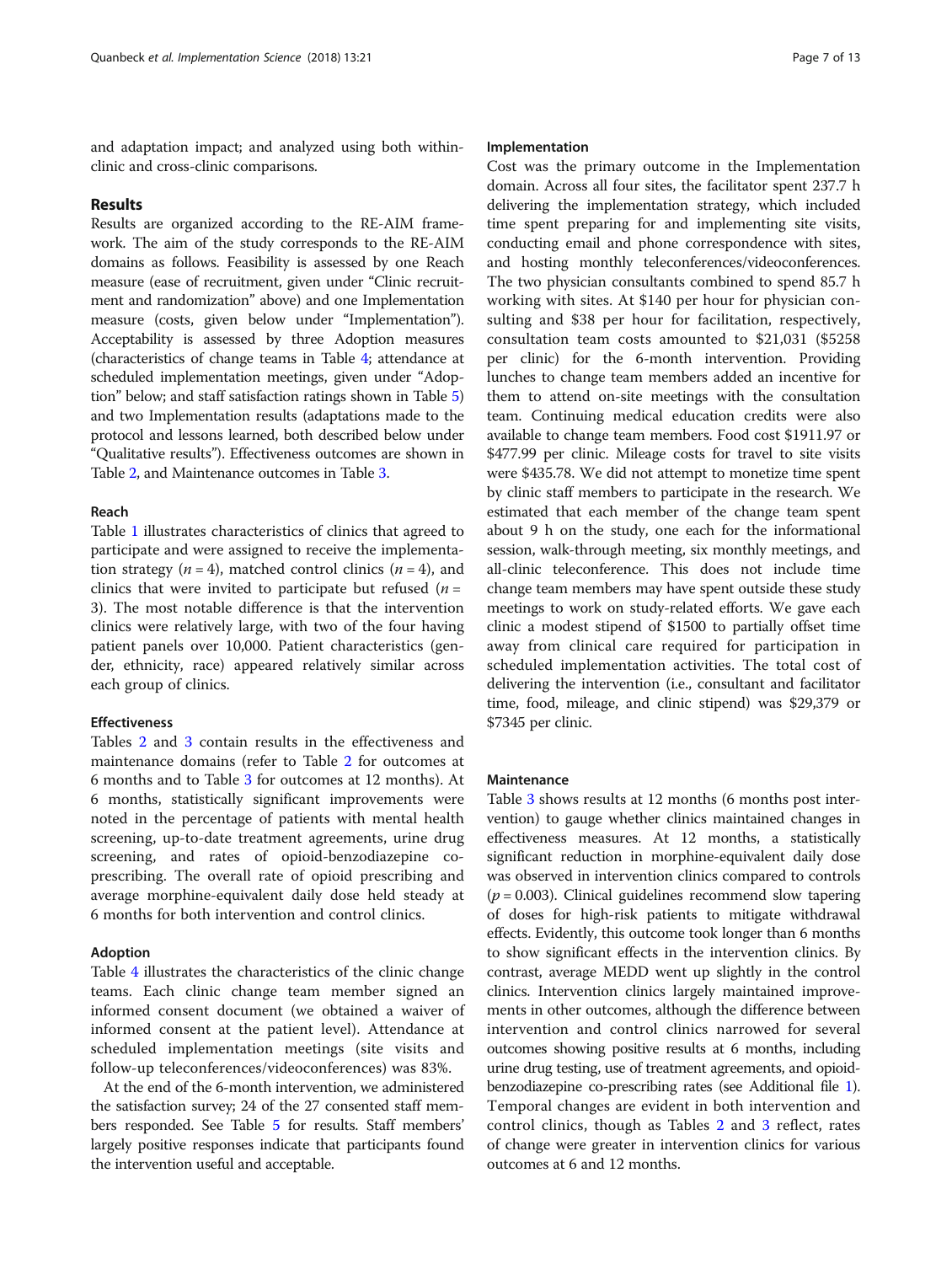<span id="page-7-0"></span>

| Through 6 months<br>(Effectiveness)                                                                                                                             | Baseline<br>clinics | Slope of control<br>value—control clinics (95% CI) | within control clinics)<br>p value (pre-post                 | value-intervention clinics (95% CI)<br>Baseline<br>clinics | Slope of intervention p value (pre-post | within intervention minus control<br>clinics) | Slope of intervention<br>$(95%$ Cl) | between intervention-<br>p value (difference<br>control groups) |
|-----------------------------------------------------------------------------------------------------------------------------------------------------------------|---------------------|----------------------------------------------------|--------------------------------------------------------------|------------------------------------------------------------|-----------------------------------------|-----------------------------------------------|-------------------------------------|-----------------------------------------------------------------|
| with consistent opioid Rx a<br>Proportion of patients                                                                                                           | 0.014               | $(0.0000, -0.00002)$<br>$-0.0001$                  | 0.152                                                        | 0.013                                                      | $(-0.0001, -0.0003)$<br>$-0.0002$       | 0.011                                         | $(0.0000, -0.0002)$<br>$-0.0001$    | 0.237                                                           |
| Proportion with mental<br>health screen <sup>b</sup>                                                                                                            | 0.220               | (0.052, 0.006)<br>0.029                            | 0.020                                                        | 0.226                                                      | 0.058 (0.079, 0.038)                    | 0.009                                         | 0.029 (0.053, 0.005)                | 0.024                                                           |
| Proportion with urine<br>drug testing <sup>b</sup>                                                                                                              | 0.374               | $(0.035, -0.013)$<br>0.011                         | 0.025                                                        | 0.399                                                      | 0.041 (0.061, 0.020)                    | 0.009                                         | 0.029 (0.050, 0.008)                | 0.011                                                           |
| Proportion with<br>agreement b<br>treatment                                                                                                                     | 0.368               | (0.050, 0.009)<br>0.029                            | 0.009                                                        | 0.428                                                      | 0.059 (0.080, 0.038)                    | 0.010                                         | 0.03 (0.051, 0.008)                 | 0.012                                                           |
| equivalent daily dose<br>(MEDD) <sup>b</sup><br>Average morphine-                                                                                               | 58.8                | $(-2.08, 2.57)$<br>0.245                           | 0.646                                                        | 86.3                                                       | $-0.337(1.07, -1.75)$                   | 0.449                                         | $-0.581(0.75, -1.92)$               | 0.425                                                           |
| Proportion with MEDD<br>> 120 <sup>b</sup>                                                                                                                      | 0.137               | $(-0.001, -0.004)$<br>$-0.002$                     | 0.249                                                        | 0.215                                                      | $(-0.002, -0.005)$<br>$-0.004$          | 0.045                                         | $-0.001$ (0.003, $-0.006$ ) 0.624   |                                                                 |
| benzodiazepines <sup>b</sup><br>Proportion with<br>co-prescribed                                                                                                | 0.055               | $(-0.006, 0.008)$<br>0.001                         | 0.654                                                        | 0.080                                                      | $(0.006, -0.007)$<br>$-0.001$           | 0.637                                         | $-0.002$ (0.000, $-0.003$ ) 0.019   |                                                                 |
| <sup>p</sup> Subset of proportion a above (patients with three or more opioid<br><sup>a</sup> Three or more opioid prescriptions in each of the most recent 3 r |                     |                                                    | prescriptions in each of the most recent 3 months)<br>nonths |                                                            |                                         |                                               |                                     |                                                                 |

cMEDD morphine-equivalent daily dose (for patients with consistent opioid Rx)

Table 2 Effectiveness outcomes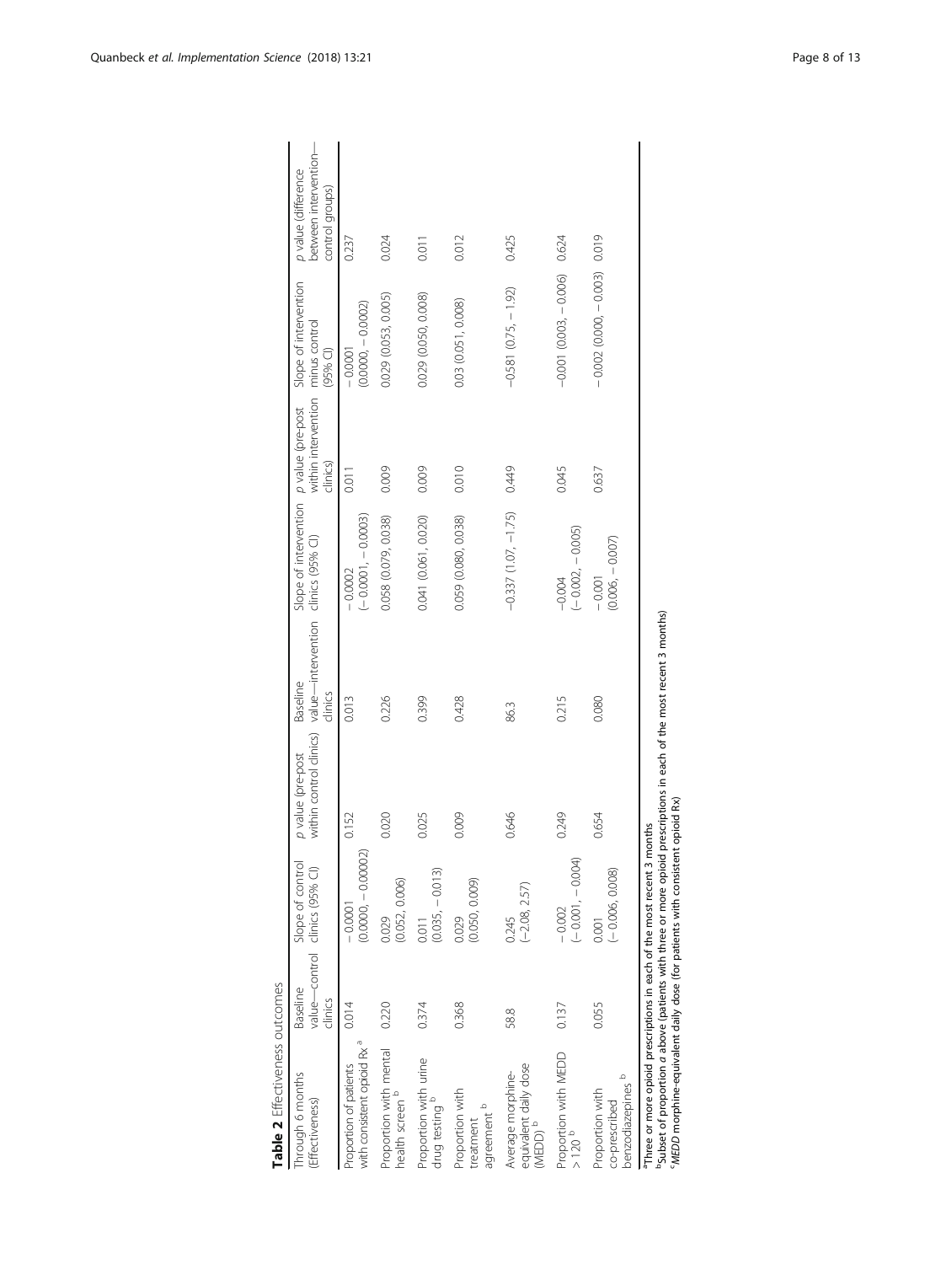<span id="page-8-0"></span>

| Table 3 Maintenance outcomes                                         |                                                                                                                                                                                                                         |                                  |                                                 |                                                           |                                              |                                                      |                                                      |                                                                 |
|----------------------------------------------------------------------|-------------------------------------------------------------------------------------------------------------------------------------------------------------------------------------------------------------------------|----------------------------------|-------------------------------------------------|-----------------------------------------------------------|----------------------------------------------|------------------------------------------------------|------------------------------------------------------|-----------------------------------------------------------------|
| Through 12 months<br>(Maintenance)                                   | value-control clinics control clinics<br>(6-month mark)<br>Estimated                                                                                                                                                    | Slope of<br>$(95%$ CI)           | p value (pre-post<br>within control<br>clinics) | clinics (6-month mark)<br>value-intervention<br>Estimated | clinics (95% CI)<br>intervention<br>Slope of | within intervention<br>p value (pre-post<br>clinics) | Slope of intervention<br>minus control<br>$(95%$ CI) | between intervention-<br>p value (difference<br>control groups) |
| consistent opioid Rx <sup>a</sup><br>Proportion of<br>patients with  | 0.013                                                                                                                                                                                                                   | $(0.0000, -0.0002)$<br>$-0.0001$ | 0.007                                           | 0.012                                                     | $(-0.0001, -0.0002)$<br>$-0.0001$            | 0.001                                                | $0.0000$ $(0.0001,-$<br>$0.0001$ )                   | 0.975                                                           |
| Proportion with mental 0.394<br>health screen b                      |                                                                                                                                                                                                                         | (0.026, 0.006)<br>0.016          | 0.002                                           | 0.574                                                     | 0.033 (0.053, 0.014)                         | 0.001                                                | 0.017 (0.028, 0.006)                                 | 0.003                                                           |
| Proportion with urine<br>drug testing b                              | 0.440                                                                                                                                                                                                                   | (0.020, 0.005)<br>0.012          | 0.001                                           | 0.645                                                     | 0.018 (0.029, 0.006)                         | 0.002                                                | $0.005(0.013, -0.002)$                               | 0.153                                                           |
| treatment agreement b<br>Proportion with                             | 0.542                                                                                                                                                                                                                   | (0.048, 0.014)<br>0.031          | 0.000                                           | 0.782                                                     | 0.036 (0.056, 0.015)                         | 0.001                                                | $0.005(0.012, -0.002)$                               | 0.146                                                           |
| equivalent daily dose<br>(MEDD) <sup>b, c</sup><br>Average morphine- | 60.239                                                                                                                                                                                                                  | $(0.909, -0.048)$<br>0.431       | 0.078                                           | 84.278                                                    | $(-0.264, -1.396)$<br>$-0.830$               | 0.004                                                | $(-0.425, -2.097)$<br>$-1.261$                       | 0.003                                                           |
| Proportion with MEDD<br>$>120$ $^{\rm b}$ $^{\rm c}$                 | 0.125                                                                                                                                                                                                                   | $(0.002, -0.002)$<br>$-0.000$    | 0.942                                           | 0.191                                                     | $(-0.001, -0.005)$<br>$-0.003$               | 0.004                                                | $(-0.001, -0.006)$<br>$-0.003$                       | 0.018                                                           |
| benzodiazepines <sup>b</sup><br>Proportion with<br>co-prescribed     | 0.061                                                                                                                                                                                                                   | $(0.002, -0.001)$<br>0.001       | 0.291                                           | 0.074                                                     | $(0.004, -0.001)$<br>0.002                   | 0.136                                                | $0.001$ $(0.003, -0.001)$                            | 0.353                                                           |
|                                                                      | <sup>b</sup> Subset of proportion a above (patients with three or more opioid prescriptions in each of the most recent 3 months)<br><sup>a</sup> Three or more opioid prescriptions in each of the most recent 3 months |                                  |                                                 |                                                           |                                              |                                                      |                                                      |                                                                 |

cMEDD morphine-equivalent daily dose (for patients with consistent opioid Rx)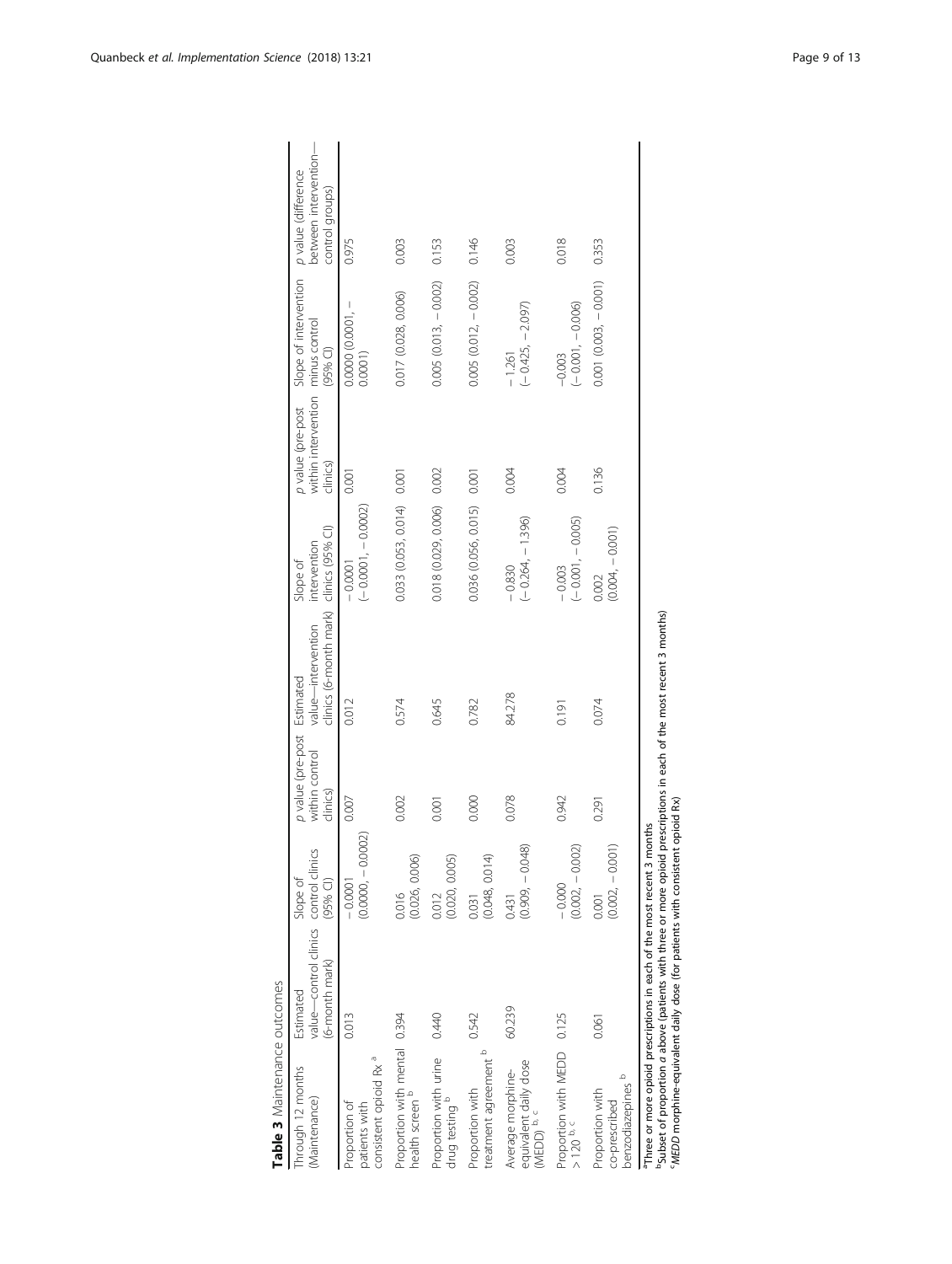|  | . uga . |  |
|--|---------|--|
|  |         |  |
|  |         |  |

<span id="page-9-0"></span>

| Intervention clinic | <b>Members</b> | Composition                             | Attendance at intervention meetings |
|---------------------|----------------|-----------------------------------------|-------------------------------------|
| Team 1              |                | MD, NP, RN, LPN, Lab, COM               | 81%                                 |
| Team 2              |                | MD (2), RN, MA (3), Reception           | 88%                                 |
| Team 3              |                | MD (2), RN, MA (2), Reception, Lab, COA | 69%                                 |
| Team 4              |                | MD, RN, LPN (2), Reception, COM         | 92%                                 |

Abbreviations: COA Clinic Operations Assistant, COM Clinic Operations Manager, LPN Licensed Practical Nurse, MA Medical Assistant, MD Medical Doctor, NP Nurse Practitioner, RN Registered Nurse

# Qualitative results

The qualitative findings suggested that adaptations to the protocol were required in the following domains: clinic recruitment, composition and responsibilities of the change team, and composition and responsibilities of the consulting team. (Because the qualitative data analysis was concurrent with the intervention, the research team could make some of these modifications in real time; other adaptions await future iterations of the intervention.) Table [6](#page-10-0) summarizes key adaptations in each domain.

Overall, these modifications may be distilled into four main lessons. First, use a personal touch to promote and sustain clinic engagement. Second, recognize the importance of clear and frequent communication: emphasize intra-clinic communication at each stage of the intervention and provide opportunities for inter-clinic communication at key points. Third, develop clear expectations for change team roles and responsibilities and explicit instruction for using implementation tools but remain flexible to accommodate the change team's constraints and preferences. Fourth, ensure that the systems consultation team is familiar with the clinic's organizational context and can use this knowledge to link changes to the organization's existing workflows, policies, and values.

## **Discussion**

The systems consultation implementation strategy demonstrated feasibility, acceptability, and effectiveness in a

Table 5 Clinical Staff Satisfaction Ratings

study of eight primary care clinics. Clinic teams actively participated in the intervention (attendance at scheduled implementation activities was 83% of consented staff members) and reported positive feedback in focus groups and satisfaction surveys. The implementation strategy showed positive effects on several key measures of guideline concordance, including average morphine-equivalent daily dose. Opioid prescribing is a difficult issue that is receiving a great deal of scrutiny; this implementation strategy seemed to give primary care clinics the type of support they want and need to effect organizational change.

Liebschutz et al. [[42](#page-12-0)] achieved positive results in an implementation trial with a similar aim of increasing opioid guideline concordance in primary care clinics. Integral to their approach was a dedicated nurse case manager who worked directly with patients on longterm opioid therapy. The systems consultation strategy includes no role for direct patient contact, instead relying on clinics' integrating elements of the guidelines using workflow changes and delegation of tasks to existing staff. Change teams largely accomplished their goals by integrating changes within the context of standard clinical care (i.e., billable patient follow-up appointments). Evidence from both studies shows that either approach can work (case management vs. guideline integration), and both have tradeoffs. Hiring a dedicated case manager work with chronic opioid patients can be a

| Question                                                                                                                                                     | Strongly<br>agree (%) | Agree<br>(% ) | Neutral<br>(96) | Disagree<br>(% ) | Strongly<br>disagree (%) |
|--------------------------------------------------------------------------------------------------------------------------------------------------------------|-----------------------|---------------|-----------------|------------------|--------------------------|
| I have a better understanding of the benefits and risks of long-term opioid prescribing<br>for chronic pain                                                  | 50                    | 27            | 18              | 5                | $\mathbf{0}$             |
| I am more familiar with current literature regarding evidence-based guidelines for<br>long-term opioid prescribing for chronic pain                          | 50                    | 32            | 18              | $\Omega$         | $\mathbf{0}$             |
| My clinic's workflows related to opioid prescribing are easier                                                                                               | 48                    | 35            | 17              | $\Omega$         | $\Omega$                 |
| I utilize screening processes for mental health and substance abuse issues with patients<br>who are prescribed long-term opioids for chronic pain more often | 39                    | 26            | 35              | $\Omega$         | $\Omega$                 |
| I utilize treatment agreements with patients who are prescribed long-term opioids for<br>chronic pain more often                                             | 36                    | 27            | 36              | $\Omega$         | $\mathbf{0}$             |
| I utilize urine drug testing as a precautionary measure with more patients who are<br>prescribed long-term opioids for chronic pain                          | 32                    | 36            | 32              | $\Omega$         | $\mathbf{0}$             |
| I have more discussions with my colleagues regarding opioid prescribing for chronic pain                                                                     | 48                    | 39            | 9               | 4                | 0                        |
| I feel more able to meet the recommendations of the ongoing UWHealth initiative<br>related to opioid prescribing                                             | 58                    | 38            | 4               | $\Omega$         | 0                        |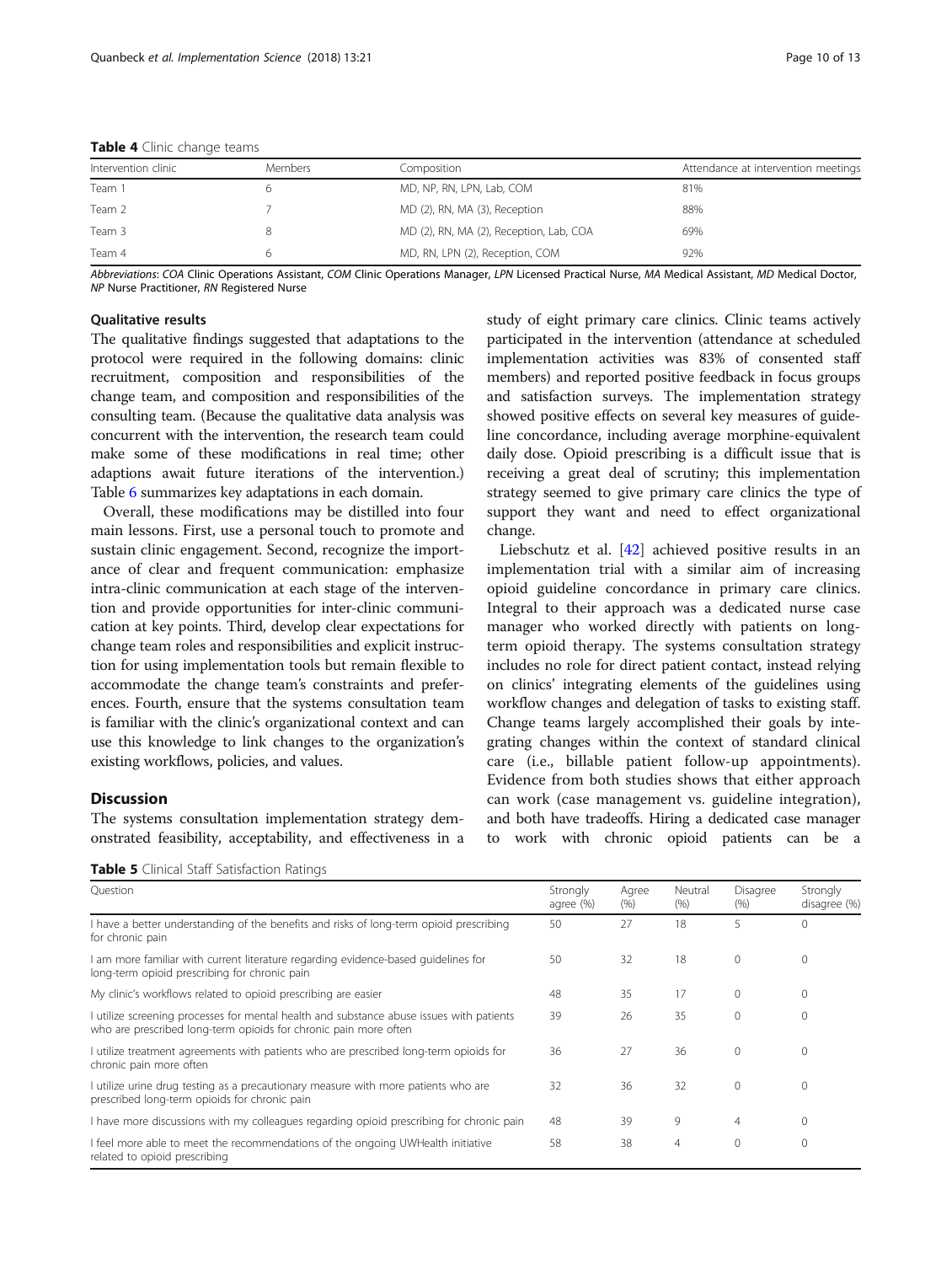<span id="page-10-0"></span>

|  |  | Table 6 Adaptations/enhancements to systems consultation strategy |  |  |  |
|--|--|-------------------------------------------------------------------|--|--|--|
|--|--|-------------------------------------------------------------------|--|--|--|

| Intervention element                            | Key adaptations                                                                                                                                                                                                                                                                                                                                                                                                                                                                                                                                                                                                                                                                                                                                                                                                                                                                                                                                                                              |
|-------------------------------------------------|----------------------------------------------------------------------------------------------------------------------------------------------------------------------------------------------------------------------------------------------------------------------------------------------------------------------------------------------------------------------------------------------------------------------------------------------------------------------------------------------------------------------------------------------------------------------------------------------------------------------------------------------------------------------------------------------------------------------------------------------------------------------------------------------------------------------------------------------------------------------------------------------------------------------------------------------------------------------------------------------|
| Clinic recruitment                              | Reach out to clinic directors personally (not by email) and hold recruitment meetings in person<br>(not by conference call).<br>Request presence of prescribers and clinic leadership at recruitment meeting.<br>Bring food to recruitment meeting.                                                                                                                                                                                                                                                                                                                                                                                                                                                                                                                                                                                                                                                                                                                                          |
| Change team composition and<br>responsibilities | Seek representation from all occupational groups and work teams affected by the intervention.<br>Encourage participation of influential prescriber(s).<br>Encourage change team to institute regular communication with clinic staff who are not part of the change team.<br>Facilitate understanding of roles and responsibilities for change team members individually and collectively.                                                                                                                                                                                                                                                                                                                                                                                                                                                                                                                                                                                                   |
| Consulting roles and<br>responsibilities        | Split consulting roles and responsibilities between a clinical expert (physician consultant) and a facilitator.<br>Be sure that physician consultants and study facilitators are consistent in their communications to the clinic<br>change team.<br>Train consultants to assess clinic needs and provide tailored assistance.<br>Clarify upfront the nature and extent of consultants' services (e.g., not available for direct patient care).<br>Provide explicit instruction in the purpose and use of consulting tools.<br>Be flexible about tool use.<br>Facilitate access to an electronic health records expert.<br>Schedule meetings at lunchtime and provide meals.<br>Plan and communicate agendas for meetings<br>Support intra- and inter-clinic knowledge sharing.<br>Leverage opportunities created by organizational policy.<br>Recognize and make use of similarities between new opioid prescribing practices and chronic disease<br>management protocols already in place. |

straightforward way to increase guideline concordance if financial resources can support the hire. Clinical staff may also prefer to delegate the work of chronic opioid management to a specialist rather than take on the responsibilities themselves. However, integrating guidelines into standards of primary care may be more feasible and sustainable in the long-term approach, especially in resource-constrained settings. Systems consultants helped clinical staff engage in potentially fraught conversations with patients on longterm opioid therapy, including the expectation of regular monitoring (via urine drug screens) and the need for regular follow-up appointments. Clinics began to use an approach for chronic pain management similar to approaches used for other chronic conditions (e.g., hypertension and diabetes) and built activities indicated by the clinical guidelines into standards of care for chronic pain (including the ability to bill for these activities).

# Limitations

The problem of opioid prescribing received attention both locally and nationally during the intervention period, and notable secular changes in opioid prescribing outcomes were evident (see Additional file 1). The UWHealth system also introduced a new opioid-prescribing policy in February 2016, concurrent with the beginning of the study period. The Centers for Disease Control and Prevention published guidelines for opioid prescribing in March 2016 that are based on the guidelines [\[24](#page-11-0)] used in this study. One possible interpretation is that intervention clinics were able to achieve desired changes more quickly, while control clinics started catching up on the processrelated outcomes associated with the UWHealth opioids policy over time (though not on average morphine-

equivalent daily dose). Notably, the UWHealth policy included a standardized treatment agreement that included all the elements of the checklist developed during this research as well as many other items. Ultimately, to avoid redundancy, the UWHealth treatment agreement replaced the checklist developed using the integrative group process. Finally, though our study design used a randomized matched-pairs design, this was not a fully powered randomized trial and the assessments of effectiveness should not be considered definitive.

# Conclusion

This research advances implementation science by demonstrating (1) a method for distilling clinical guidelines into a concise, checklist-based implementation guide and (2) a blended implementation strategy based on principles of systems engineering for successfully putting the guidelines into practice. This study showed the promise of the implementation strategy and identified improvements to it that can make it more effective for wider use. A randomized trial is being planned to use the knowledge gained during this study to deliver an adaptive implementation strategy. The planned study will more precisely reveal which elements of the implementation strategy are essential in different clinic settings, enabling us to determine the most efficient methods of promoting clinical guideline adoption for opioid prescribing in primary care.

# Additional file

[Additional file 1:](dx.doi.org/10.1186/s13012-018-0713-1) Figures A-G, PDF, Time series quality indicator outcomes. (PDF 350 kb)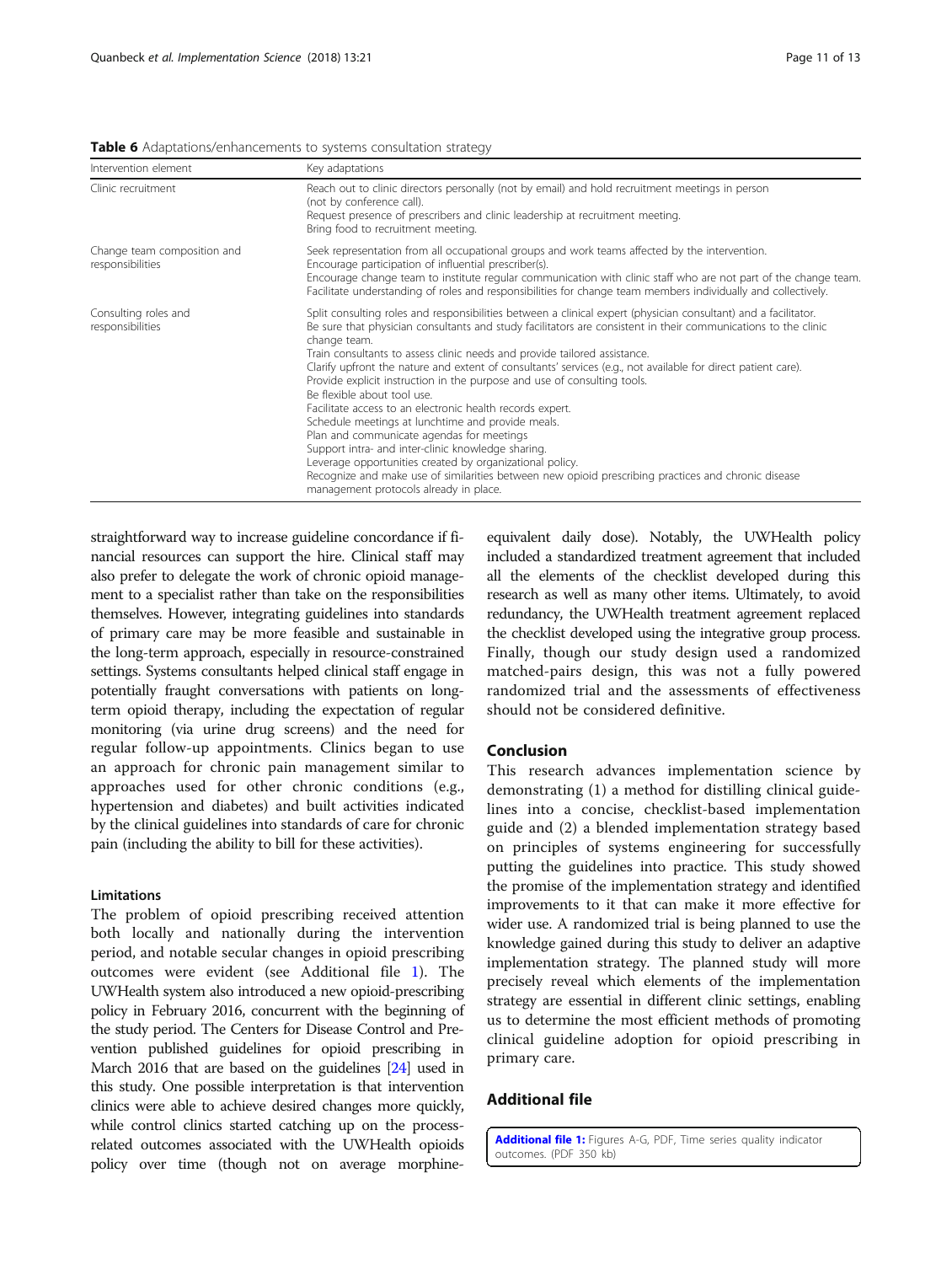#### <span id="page-11-0"></span>Acknowledgements

The authors thank the distinguished experts who served on the advisory panel for the study and took part in translating the clinical guideline for opioid prescribing: from pain management, the experts who developed the guideline for opioid prescribing, Jane Ballantyne, MD, Roger Chou, MD, and Perry Fine, MD; from healthcare quality improvement and implementation, David H. Gustafson, PhD, Dennis McCarty, PhD, and Paul Batalden, MD; and from community-based family medicine, Jonas Lee, MD, Beth Potter, MD, and John Frey, MD. The authors also thank Richard O. Welnick, MD, from UWHealth for his support of the project and staff members Judith Ganch and Nicholas Schumacher for their editorial assistance.

#### Funding

The National Institute on Drug Abuse (NIDA) is the primary funder of the study (R34-DA-036720-01 and 1K01DA039336-01). The funder had no role in study design, the collection or interpretation of data, or the publication of results.

#### Availability of data and materials

The datasets used and/or analyzed during this study are available from the corresponding author upon request.

#### Authors' contributions

All authors provided substantial contribution to the conception and design of the study and interpretation of the data. WJT contributed to the acquisition of data. All authors provided substantial contribution to drafting and revising the manuscript and give final approval of the version to be published. Authors AQ, NJ, and JMR contributed to the analysis of the data. All authors read and approved the final manuscript.

#### Ethics approval and consent to participate

The study protocol was reviewed and approved by the University of Wisconsin – Madison's Health Sciences Institutional Review Board, submission 2015-0280-CR002.

#### Consent for publication

Not applicable

#### Competing interests

Authors Quanbeck and Johnson have a shareholder interest in CHESS Mobile Health, a public benefit corporation that develops healthcare technology for patients struggling with addiction. This relationship is managed by the authors and the University of Wisconsin – Madison's Conflict of Interest Committee. The other authors declare that they have no competing interests.

#### Publisher's Note

Springer Nature remains neutral with regard to jurisdictional claims in published maps and institutional affiliations.

#### Author details

<sup>1</sup> University of Wisconsin Department of Family Medicine and Community Health, Madison, WI, USA. <sup>2</sup>University of Wisconsin Center for Health Enhancement Systems Studies, Madison, WI, USA. <sup>3</sup>University of Wisconsin -Madison School of Nursing, Madison, WI, USA. <sup>4</sup>University of Wisconsin Center for Health Systems Research and Analysis, Madison, WI, USA. <sup>5</sup>APT Foundation, New Haven, CT, USA.

#### Received: 25 September 2017 Accepted: 16 January 2018 Published online: 25 January 2018

#### References

- 1. Berwick DM. Disseminating innovations in health care. JAMA. 2003;289: 1969–75.
- 2. Grol R, Grimshaw J. From best evidence to best practice: effective implementation of change in patients' care. Lancet. 2003;362:1225–30.
- 3. van Eijk ME, Avorn J, Porsius AJ, de Boer A. Reducing prescribing of highly anticholinergic antidepressants for elderly people: randomised trial of group versus individual academic detailing. BMJ. 2001;322:654–7.
- 4. McGlynn EA, Asch SM, Adams J, Keesey J, Hicks J, DeCristofaro A, et al. The quality of health care delivered to adults in the United States. N Engl J Med. 2003;348:2635–45.
- 5. Levine DM, Linder JA, Landon BE. The quality of outpatient care delivered to adults in the United States. JAMA Intern Med. 2016;176:1778–90.
- 6. Cabana MD, Rand CS, Powe NR, Wu AW, Wilson MH, Abboud PA, et al. Why don't physicians follow clinical practice guidelines? A framework for improvement. JAMA. 1999;282:1458–65.
- 7. Gagliardi AR, Brouwers MC, Palda VA, Lemieux-Charles L, Grimshaw JM. How can we improve guideline use? A conceptual framework of implementability. Implement Sci. 2011;6:26.
- 8. Graham R, Mancher M, Wolman D, Greenfield S, Steinberg E. Clinical practice guidelines we can trust. Washington DC: National Academies Press. 2011;
- Kastner M, Bhattacharyya O, Hayden L, Makarski J, Estey E, Durocher L, et al. Guideline uptake is influenced by six implementability domains for creating and communicating guidelines: a realist review. J Clin Epidemiol. 2015;68: 498–509.
- 10. Flodgren G, Hall AM, Goulding L, Eccles MP, Grimshaw JM, Leng GC, et al. Tools developed and disseminated by guideline producers to promote the uptake of their guidelines. Cochrane Database Syst Rev. 2016; [https://doi.](http://dx.doi.org/10.1002/14651858.CD010669.pub2) [org/10.1002/14651858.CD010669.pub2.](http://dx.doi.org/10.1002/14651858.CD010669.pub2)
- 11. Paulozzi LJ, Xi Y. Recent changes in drug poisoning mortality in the United States by urban-rural status and by drug type. Pharmacoepidemiol Drug Saf. 2008;17:997–1005.
- 12. Humphreys K. Avoiding globalization of the prescription opioid epidemic. Lancet. 2017;390:437–9.
- 13. Centers for Disease Control and Prevention (CDC). Wide-ranging online data for epidemiologic research (WONDER). Atlanta: U.S. Department of Health and Human Services; 2016. [http://wonder.cdc.gov.](http://wonder.cdc.gov) Accessed 6 Sept 2017.
- 14. Rudd RA, Seth P, David F, Scholl L. Increases in drug and opioid-involved overdose deaths—United States, 2010-2015. MMWR Morb Mortal Wkly Rep. 2016;65:1445–52.
- 15. Daubresse M, Chang HY, Yu Y, Viswanathan S, Shah ND, Stafford RS, et al. Ambulatory diagnosis and treatment of nonmalignant pain in the United States, 2000-2010. Med Care. 2013;51:870–8.
- 16. Edlund MJ, Martin BC, Fan MY, Devries A, Braden JB, Sullivan MD. Risks for opioid abuse and dependence among recipients of chronic opioid therapy: results from the TROUP study. Drug Alcohol Depen. 2010;112:90–8.
- 17. Bohnert ASB, Valenstein M, Bair MJ, Ganoczy D, McCarthy JF, Ilgen MA, et al. Association between opioid prescribing patterns and opioid overdose-related deaths. JAMA. 2011;305:1315–21.
- 18. Dunn KM, Saunders KW, Rutter CM, Banta-Green CJ, Merrill JO, Sullivan MD, et al. Opioid prescriptions for chronic pain and overdose: a cohort study. Ann Intern Med. 2010;152:85.
- 19. Edlund MJ, Martin BC, Devries A, Fan MY, Braden JB, Sullivan MD. Trends in use of opioids for chronic noncancer pain among individuals with mental health and substance use disorders: the TROUP study. Clin J Pain. 2010;26:1–8.
- 20. Weisner CM, Campbell CI, Ray GT, Saunders K, Merrill JO, Banta-Green C, et al. Trends in prescribed opioid therapy for non-cancer pain for individuals with prior substance use disorders. Pain. 2009;145:287–93.
- 21. Banta-Green CJ, Merrill JO, Doyle SR, Boudreau DM, Calsyn DA. Opioid use behaviors, mental health and pain-development of a typology of chronic pain patients. Drug Alcohol Depen. 2009;104:34–42.
- 22. Blackman K. Prescribing policies: states confront opioid overdose epidemic. In: Health. National Conference of State Legislatures (NCSL). 2017. [http://www.](http://www.ncsl.org/Portals/1/Documents/Health/prescribingOpioids_final01-web.pdf) [ncsl.org/Portals/1/Documents/Health/prescribingOpioids\\_final01-web.pdf](http://www.ncsl.org/Portals/1/Documents/Health/prescribingOpioids_final01-web.pdf). Accessed 20 Dec 2017.
- 23. Collins F. The federal response to the opioids crisis. National Institute on Drug Abuse 2017. [https://www.drugabuse.gov/about-nida/legislative](https://www.drugabuse.gov/about-nida/legislative-activities/testimony-to-congress/2017/federal-response-to-opioid-crisis)[activities/testimony-to-congress/2017/federal-response-to-opioid-crisis](https://www.drugabuse.gov/about-nida/legislative-activities/testimony-to-congress/2017/federal-response-to-opioid-crisis). Accessed 20 Dec 2017.
- 24. Chou R, Fanciullo GJ, Fine PG, Adler JA, Ballantyne JC, Davies P, et al. Clinical guidelines for the use of chronic opioid therapy in chronic noncancer pain. J Pain. 2009;10:113–30.
- 25. Centers for Disease Control and Prevention (CDC). Opioid overdose: information for patients. Atlanta, GA: U.S. Department of Health and Human Services. 2017. [https://www.cdc.gov/drugoverdose/patients/index.html.](https://www.cdc.gov/drugoverdose/patients/index.html) Accessed 20 Dec 2017.
- 26. Berwick DM. Controlling variation in health care: a consultation from Walter Shewhart. Med Care. 1991;29:1212–25.
- 27. Gustafson DH, Quanbeck AR, Robinson JM, Ford JH 2nd, Pulvermacher A, French MT, et al. Which elements of improvement collaboratives are most effective? A cluster-randomized trial. Addiction. 2013;108:1145–57.
- 28. Powell BJ, Waltz TJ, Chinman MJ, Damschroder LJ, Smith JL, Matthieu MM, et al. A refined compilation of implementation strategies: results from the